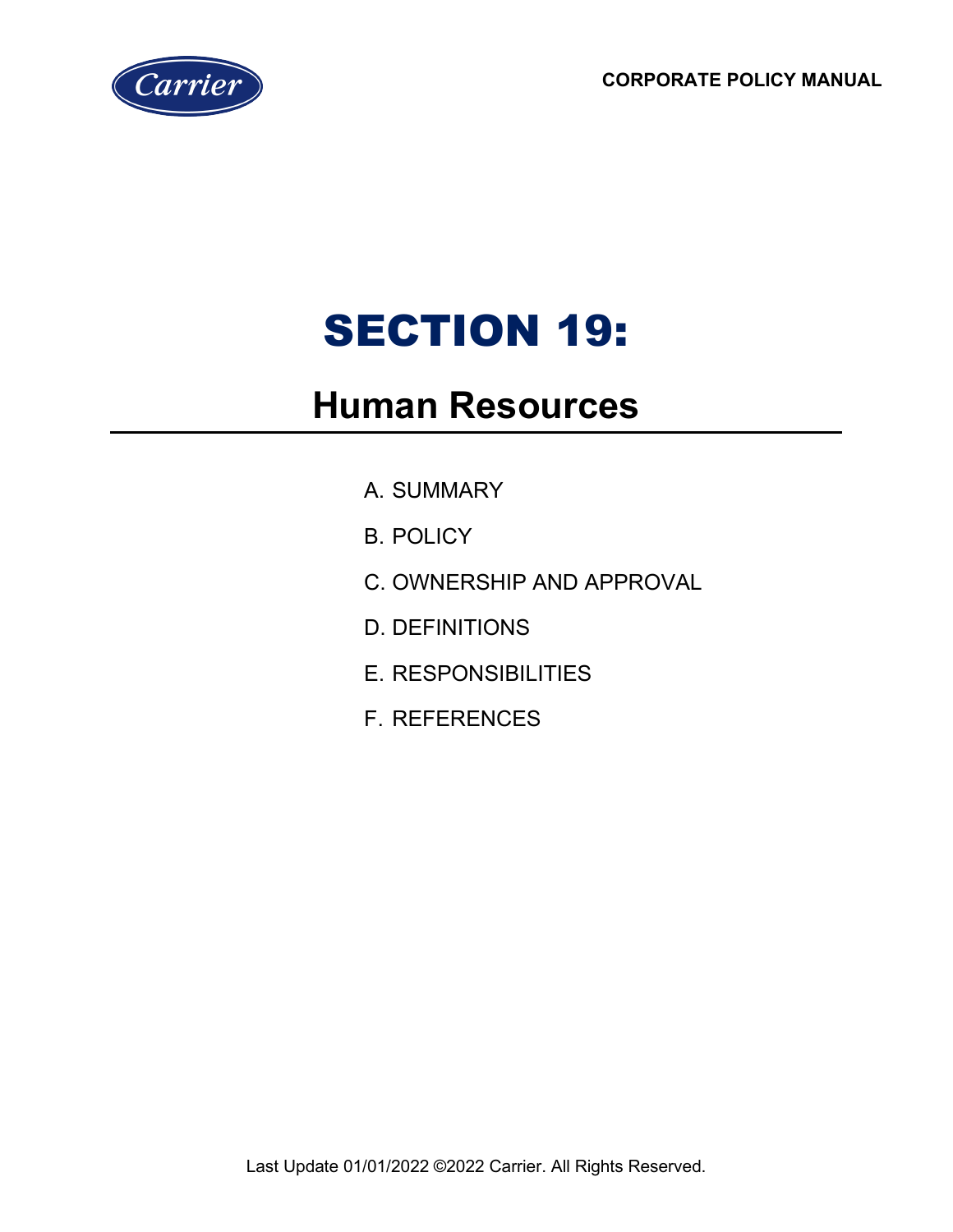

## **A. SUMMARY**

This policy will serve as overarching guidance to the development of policies and practices focused on Carrier's greatest asset, its employees.

#### **B. POLICY**

Carrier Human Resources shall develop and maintain policies and practices that enable the company to attract, develop and retain the best individuals to support and drive the goals and ultimate success of the company by supporting and allowing all individuals to reach their full potential. These policies and practices shall be aligned with Carrier's Code of Ethics and other Carrier policies, and fully compliant with applicable laws in the jurisdictions we operate globally.

## **C. OWNERSHIP AND APPROVAL**

The CHRO is the owner of this Policy. All interpretations should be referred to the relevant Regional Employee and Labor Relations Leader and changes to this policy require prior approval from the Vice President of Employee and Labor Relations.

#### **D. DEFINITIONS**

Global Talent: Community of Expertise focused on developing the strategy and processes for talent acquisition, development, engagement and culture

Total Rewards: Community of Expertise focused on developing the strategy and execution for employee benefits and compensation

Employee and Labor Relations: Community of Expertise focused on developing strategies for collective bargaining, positive employee relations and workplace/HR compliance

Human Resources Business Partners & Human Resources Managers: focused on working closely with business leaders to translate business strategy into HR strategies and actions, and leveraging the Communities of Expertise to address complex challenges or design solutions to business issues.

#### **E. RESPONSIBILITIES**

Employee and Labor Relations will maintain overall responsibility for Human Resources Policies and will coordinate with the functions noted above to ensure Human Resources